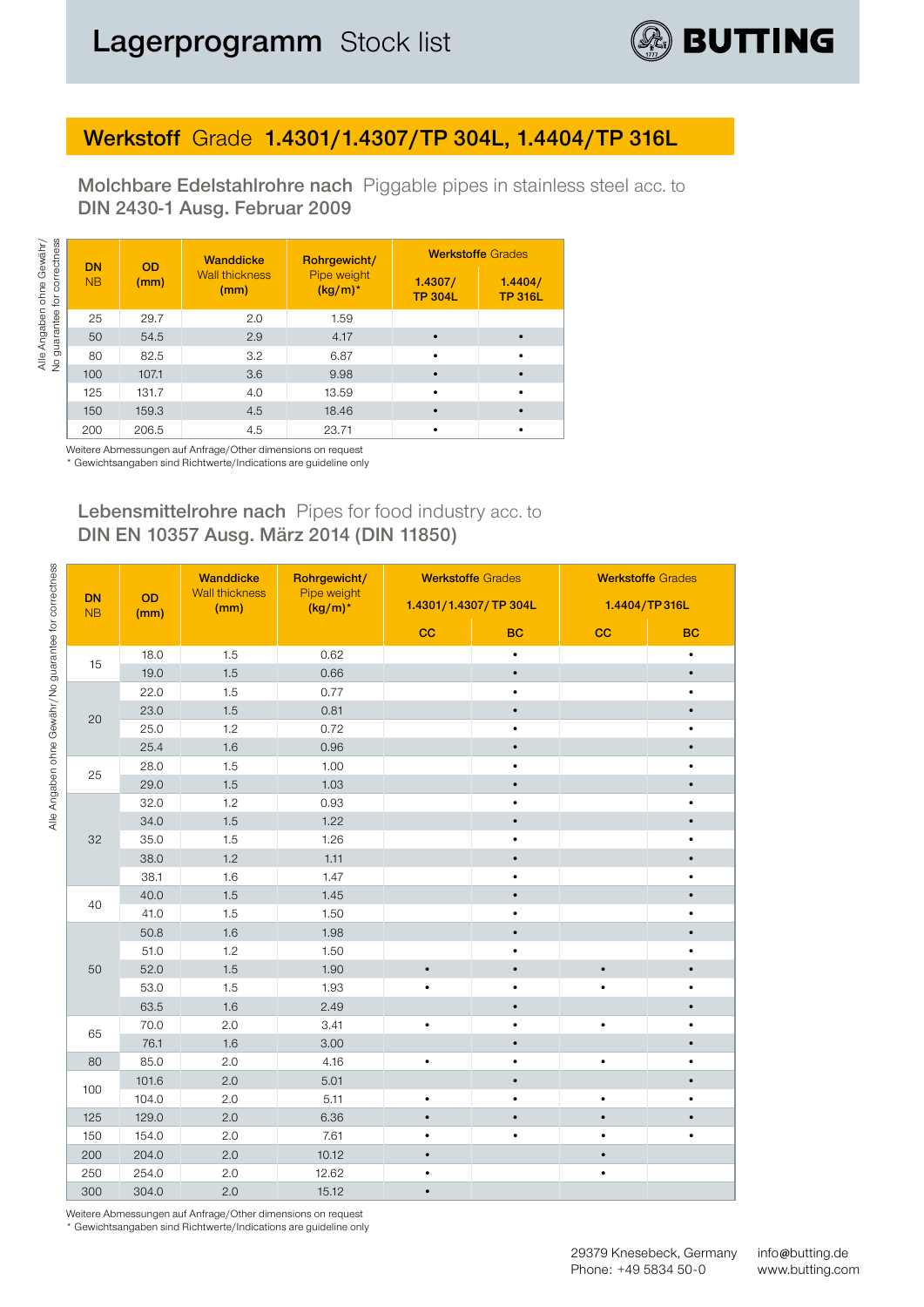

# **Werkstoff** Grade **TP 304L/316L**

#### **Edelstahlrohre** Stainless steel pipes

|      |                               | Abmessung<br>Dimension |                                                   | Rohrgewicht/<br>Pipe weight<br>$(kg/m)^*$ | Werkstoff<br>Grade<br><b>TP 304L</b> |                     |                     | Werkstoff<br>Grade<br><b>TP 316L</b> |  |  |
|------|-------------------------------|------------------------|---------------------------------------------------|-------------------------------------------|--------------------------------------|---------------------|---------------------|--------------------------------------|--|--|
| Inch | OD<br><b>Schedule</b><br>(mm) |                        | <b>Wanddicke</b><br><b>Wall thickness</b><br>(mm) | <b>ASME B36.19/</b><br><b>ASME B36.10</b> | <b>ASTM</b><br>A312                  | <b>ASTM</b><br>A358 | <b>ASTM</b><br>A312 | <b>ASTM</b><br>A358                  |  |  |
| 2"   | <b>10S</b>                    | 60.3                   | 2.77                                              | 3.39                                      | $\bullet$                            |                     | $\bullet$           |                                      |  |  |
|      | 40S/STD                       | 60.3                   | 3.91                                              | 5.52                                      | $\bullet$                            |                     | $\bullet$           |                                      |  |  |
| 3"   | 10S                           | 88.9                   | 3.05                                              | 6.45                                      | $\bullet$                            |                     | $\bullet$           |                                      |  |  |
|      | 40S/STD                       | 88.9                   | 5.49                                              | 11.29                                     | $\bullet$                            |                     | $\bullet$           |                                      |  |  |
| 4"   | 10S                           | 114.3                  | 3.05                                              | 8.36                                      | $\bullet$                            |                     | $\bullet$           |                                      |  |  |
|      | 40S/STD                       | 114.3                  | 6.02                                              | 16.07                                     | $\bullet$                            |                     | $\bullet$           |                                      |  |  |
| 5"   | 10S                           | 141.3                  | 3.40                                              | 11.57                                     |                                      |                     | ٠                   |                                      |  |  |
| 6"   | <b>10S</b>                    | 168.3                  | 3.40                                              | 13.84                                     | $\bullet$                            | $\bullet$           | $\bullet$           |                                      |  |  |
|      | 40S/STD                       | 168.3                  | 7.11                                              | 28.26                                     | $\bullet$                            | $\bullet$           | $\bullet$           |                                      |  |  |
|      | <b>10S</b>                    | 219.1                  | 3.76                                              | 19.96                                     | $\bullet$                            | $\bullet$           | $\bullet$           | $\bullet$                            |  |  |
| 8"   | 20                            | 219.1                  | 6.35                                              | 33.82                                     |                                      | $\bullet$           |                     |                                      |  |  |
|      | 40S/STD                       | 219.1                  | 8.18                                              | 42.55                                     | $\bullet$                            | $\bullet$           | $\bullet$           |                                      |  |  |
|      | 80S/XS                        | 219.1                  | 12.70                                             | 65.63                                     |                                      |                     |                     |                                      |  |  |
|      | <b>10S</b>                    | 273.1                  | 4.19                                              | 27.78                                     | $\bullet$                            | $\bullet$           | $\bullet$           |                                      |  |  |
| 10"  | 20                            | 273.1                  | 6.35                                              | 42.41                                     |                                      |                     |                     |                                      |  |  |
|      | 40S/STD                       | 273.1                  | 9.27                                              | 60.31                                     | $\bullet$                            | $\bullet$           | $\bullet$           |                                      |  |  |
|      | 80S/XS                        | 273.1                  | 12.70                                             | 82.80                                     |                                      |                     |                     |                                      |  |  |
|      | <b>10S</b>                    | 323.9                  | 4.57                                              | 36.00                                     | $\bullet$                            | $\bullet$           | $\bullet$           |                                      |  |  |
| 12"  | 40S/STD                       | 323.9                  | 9.53                                              | 73.88                                     |                                      | $\bullet$           | $\bullet$           |                                      |  |  |
|      | 80S/XS                        | 323.9                  | 12.70                                             | 98.95                                     |                                      | $\bullet$           |                     |                                      |  |  |
| 14"  | <b>10S</b>                    | 355.6                  | 4.78                                              | 41.35                                     | $\bullet$                            | $\bullet$           | $\bullet$           |                                      |  |  |
|      | 40S/STD                       | 355.6                  | 9.53                                              | 81.35                                     |                                      | $\bullet$           |                     |                                      |  |  |
|      | <b>10S</b>                    | 406.4                  | 4.78                                              | 47.34                                     | $\bullet$                            | $\bullet$           | $\bullet$           |                                      |  |  |
| 16"  | 40S/STD                       | 406.4                  | 9.53                                              | 94.70                                     |                                      | $\bullet$           |                     |                                      |  |  |
|      | 80S/XS                        | 406.4                  | 12.70                                             | 125.50                                    |                                      | $\bullet$           |                     |                                      |  |  |
| 18"  | <b>10S</b>                    | 457.0                  | 4.78                                              | 53.31                                     | $\bullet$                            | $\bullet$           | $\bullet$           | $\bullet$                            |  |  |
|      | 40S/STD                       | 457.0                  | 9.53                                              | 106.83                                    |                                      | $\bullet$           |                     |                                      |  |  |
|      | <b>10S</b>                    | 508.0                  | 5.54                                              | 68.89                                     | $\bullet$                            | $\bullet$           | $\bullet$           |                                      |  |  |
| 20"  | 40S/STD                       | 508.0                  | 9.53                                              | 118.95                                    |                                      |                     |                     |                                      |  |  |
|      | 80S/XS                        | 508.0                  | 12.70                                             | 157.51                                    |                                      | $\bullet$           |                     |                                      |  |  |
|      | 10S                           | 610.0                  | 6.35                                              | 94.53                                     |                                      |                     | $\bullet$           |                                      |  |  |
| 24"  | 40S/STD                       | 610.0                  | 9.53                                              | 143.20                                    |                                      | $\bullet$           |                     |                                      |  |  |
|      | 80S/XS                        | 610.0                  | 12.70                                             | 189.82                                    |                                      |                     |                     |                                      |  |  |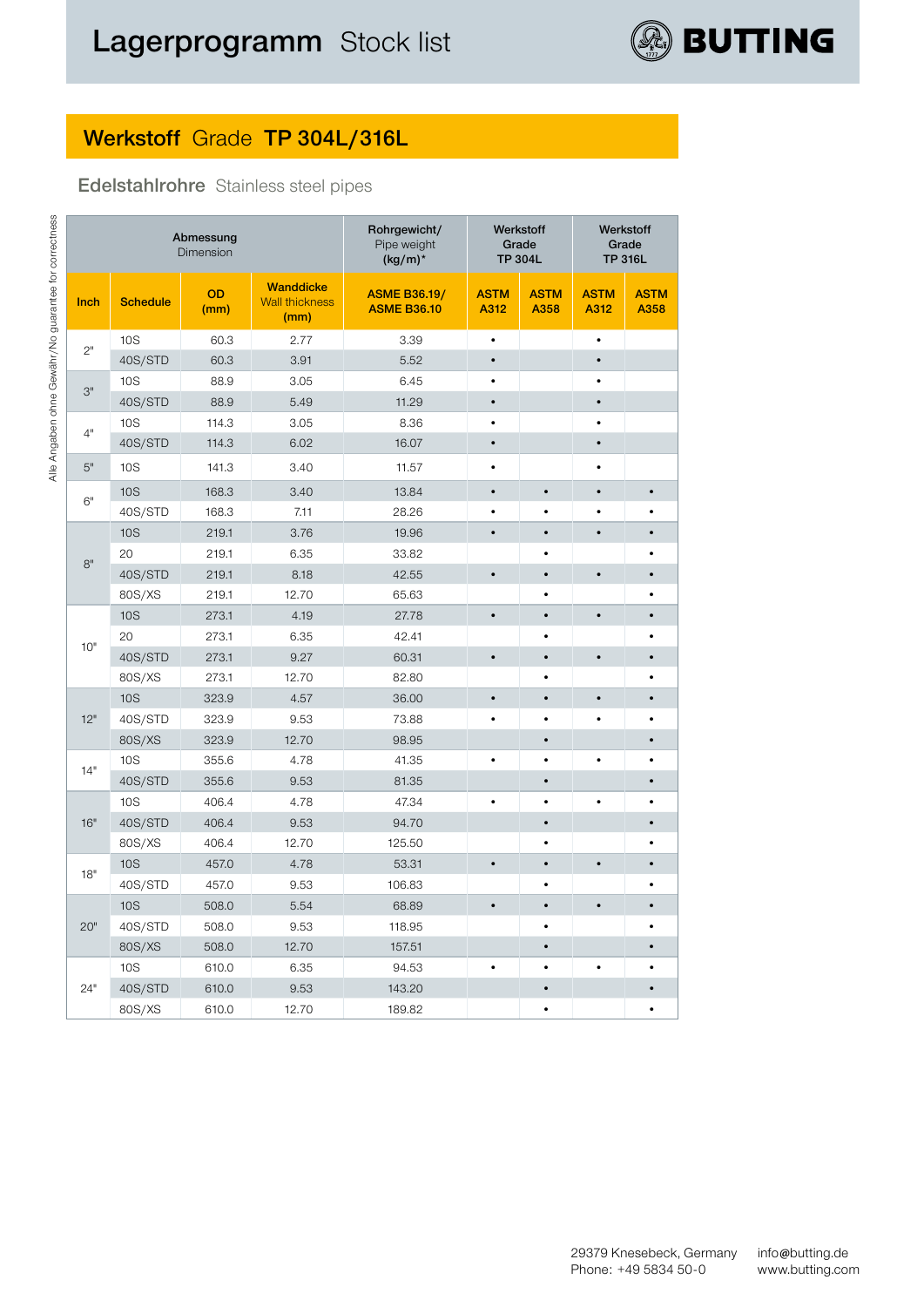# **Werkstoff** Grade **1.4462/1.4410**

| <b>Duplex- und Superduplex-Rohre</b> Duplex and superduplex pipes |  |
|-------------------------------------------------------------------|--|
|-------------------------------------------------------------------|--|

|      |                 | Abmessung<br>Dimension |                                                   | Werkstoffe<br>Grades<br>1.4462/UNS S31803/<br><b>UNS S32205</b> | Werkstoffe<br>Grades<br>1.4410/<br><b>UNS S32750</b> |                     |  |
|------|-----------------|------------------------|---------------------------------------------------|-----------------------------------------------------------------|------------------------------------------------------|---------------------|--|
| Inch | <b>Schedule</b> | <b>OD</b><br>(mm)      | <b>Wanddicke</b><br><b>Wall thickness</b><br>(mm) | <b>ASTM</b><br>A790                                             | <b>ASTM</b><br>A928                                  | <b>ASTM</b><br>A928 |  |
| 6"   | <b>10S</b>      | 168.30                 | 3.40                                              | $\bullet$                                                       | $\bullet$                                            | $\bullet$           |  |
|      | <b>10S</b>      | 219.10                 | 3.76                                              | $\bullet$                                                       |                                                      |                     |  |
| 8"   | 40S/STD         | 219.10                 | 8.18                                              | $\bullet$                                                       |                                                      |                     |  |
|      | 80S/XS          | 219.10                 | 12.70                                             |                                                                 | $\bullet$                                            |                     |  |
|      | <b>10S</b>      | 273.10                 | 4.19                                              | $\bullet$                                                       |                                                      | ٠                   |  |
| 10"  | 40S/STD         | 273.10                 | 9.27                                              | $\bullet$                                                       | $\bullet$                                            | $\bullet$           |  |
|      | 80S/XS          | 273.10                 | 12.70                                             |                                                                 | ٠                                                    |                     |  |
|      | <b>10S</b>      | 323.90                 | 4.57                                              | $\bullet$                                                       |                                                      | $\bullet$           |  |
| 12"  | <b>20S</b>      | 323.90                 | 6.35                                              |                                                                 | ٠                                                    |                     |  |
|      | 40S/STD         | 323.90                 | 9.53                                              | $\bullet$                                                       | $\bullet$                                            | $\bullet$           |  |
|      | 80S/XS          | 323.90                 | 12.70                                             |                                                                 |                                                      |                     |  |
|      | <b>10S</b>      | 355.60                 | 4.78                                              | $\bullet$                                                       |                                                      | $\bullet$           |  |
| 14"  | 40S/STD         | 355.60                 | 9.53                                              | $\bullet$                                                       | $\bullet$                                            | $\bullet$           |  |
|      | 80S/XS          | 355.60                 | 12.70                                             |                                                                 |                                                      |                     |  |
|      | 10S             | 406.40                 | 4.78                                              | $\bullet$                                                       |                                                      | ٠                   |  |
| 16"  | 40S/STD         | 406.40                 | 9.53                                              | $\bullet$                                                       |                                                      |                     |  |
|      | 80S/XS          | 406.40                 | 12.70                                             |                                                                 | $\bullet$                                            |                     |  |
| 18"  | <b>10S</b>      | 457.00                 | 4.78                                              |                                                                 |                                                      |                     |  |
| 20"  | 10S             | 508.00                 | 5.54                                              |                                                                 | $\bullet$                                            |                     |  |
|      | 40S/STD         | 508.00                 | 9.53                                              |                                                                 |                                                      |                     |  |
|      | 10S             | 610.00                 | 6.35                                              |                                                                 |                                                      |                     |  |
| 24"  | 40S/STD         | 610.00                 | 9.53                                              |                                                                 |                                                      |                     |  |

### **Werkstoff** Grade **1.4539**

**Edelstahlrohre nach** Stainless steel pipes acc. to **DIN EN 10217-7 TC2/AD 2000-Merkblatt W 2**

| correctness<br>ohne Gewähr/<br>for<br>Alle Angaben o<br>guarantee | <b>DN</b><br><b>NB</b> | <b>OD</b><br>(mm) | <b>Wanddicke</b><br><b>Wall thickness</b><br>(mm) | <b>Werkstoffe Grades</b><br>1.4539/<br><b>UNS N08904/904L</b> |  | <b>DN</b><br>N <sub>B</sub> | <b>OD</b><br>(mm) | <b>Wanddicke</b><br><b>Wall thickness</b><br>(mm) | <b>Werkstoffe Grades</b><br>1.4539/<br><b>UNS N08904/904L</b> |      |           |
|-------------------------------------------------------------------|------------------------|-------------------|---------------------------------------------------|---------------------------------------------------------------|--|-----------------------------|-------------------|---------------------------------------------------|---------------------------------------------------------------|------|-----------|
|                                                                   | 25                     | 33.7              | 2.00                                              |                                                               |  | 125                         | 139.7             | 3.00                                              | ٠                                                             |      |           |
|                                                                   | 32                     | 42.4              | 2.00                                              |                                                               |  | 150                         | 168.3             | 2.60                                              | $\bullet$                                                     |      |           |
|                                                                   | 40                     | 48.3              | 2.00                                              |                                                               |  |                             | 168.3             | 2.90                                              | $\bullet$                                                     |      |           |
|                                                                   | 50                     | 60.3              | 2.00                                              |                                                               |  | 200                         | 219.1             | 2.90                                              | $\bullet$                                                     |      |           |
|                                                                   |                        | 60.3              | 2.77                                              | $\bullet$                                                     |  |                             | 219.1             | 4.00                                              | $\bullet$                                                     |      |           |
|                                                                   | 65                     | 76.1              | 2.30                                              |                                                               |  |                             |                   |                                                   | 273.0                                                         | 2.90 | $\bullet$ |
|                                                                   | 80                     | 88.9              | 2.30                                              |                                                               |  | 250                         | 273.0             | 4.00                                              | ٠                                                             |      |           |
|                                                                   |                        | 88.9              | 3.05                                              |                                                               |  | 300                         | 323.9             | 2.90                                              | $\bullet$                                                     |      |           |
|                                                                   |                        | 114.3             | 2.60                                              |                                                               |  |                             |                   |                                                   |                                                               |      |           |
|                                                                   | 100                    | 114.3             | 3.05                                              |                                                               |  |                             |                   |                                                   |                                                               |      |           |